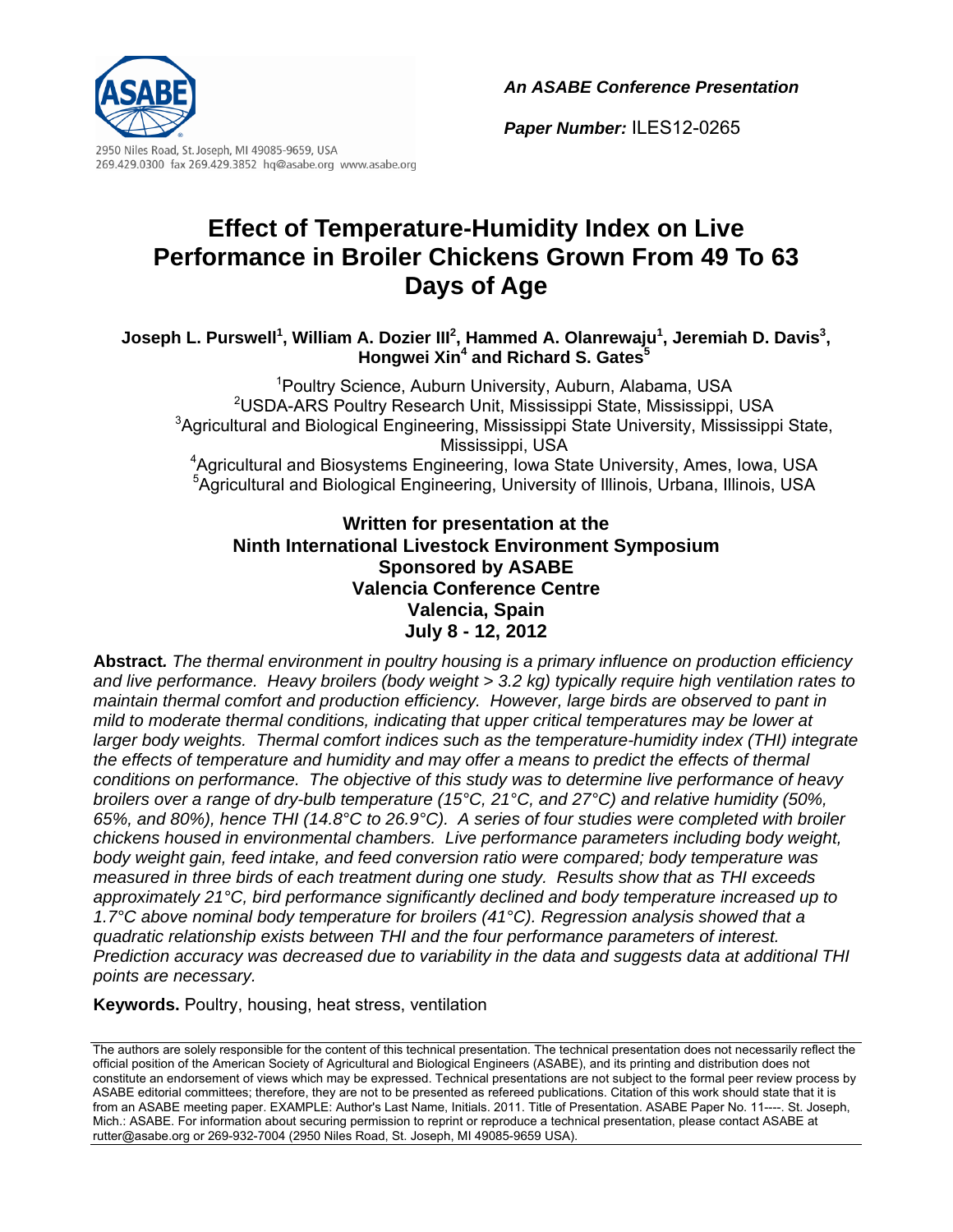## **Introduction**

The thermal environment is a controlling factor in energy metabolism and exchange. Mitigating heat or cold stress improves animal health, well-being, and production efficiency. To this end, thermal comfort indices such as temperature-humidity index (THI) have been developed to assess the impact of the thermal environment on thermoregulatory status of animals. Thermal comfort indices are species dependent and have been developed for humans (Thom, 1958), dairy cattle (Buffington et al., 1981), swine (Ingram, 1964), turkeys (Xin et al., 1992; Brown-Brandl et al., 1997), and laying hens (Zulovich and DeShazer, 1990; Tao and Xin, 2003). With the exception of Zulovich and DeShazer (1990), the development of THI has been based upon body temperature responses, rather than production responses.

The THI equations developed for poultry to date are shown in equations 1 through 4. With the exception of tom turkeys (Brown-Brandl et al., 1997), the dry-bulb weighting factor exceeds the wet-bulb weighting factor.

 $THI<sub>broilers</sub> = 0.85 T<sub>db</sub> + 0.15 T<sub>wb</sub>$  (1, Tao and Xin, 2003)  $THI<sub>laver</sub> = 0.6 T<sub>db</sub> + 0.4 T<sub>wb</sub>$  (2, Zulovich and DeShazer, 1990) THI<sub>hen turkeys</sub> =  $0.74$  T<sub>db</sub> + 0.26 T<sub>wb</sub> (3, Xin et al., 1992) THI<sub>tom turkeys</sub> =  $0.42$  T<sub>db</sub> +  $0.58$  T<sub>wb</sub> (4, Brown-Brandl et al., 1997) where: THI = temperature-humidity index, °C

 $T_{db}$  = dry-bulb temperature,  $^{\circ}C$ 

 $T_{wb}$  = wet-bulb temperature,  $°C$ 

Thermal comfort indices have also been evaluated as a predictor of production efficiency in dairy cattle using THI (Cargill and Stewart, 1966; Johnson et al., 1962, 1963) and black globe humidity index (BGHI) (Buffington et al., 1981), and also in swine (Ingram, 1965; Roller and Goldman, 1969), laying hens (Zulovich and DeShazer, 1990), and broilers (Chepete et al., 2005). Chepete et al. (2005) developed THI relationships for broilers based on production parameters in naturally ventilated housing in a semi-arid climate throughout the production cycle, but it has limited application in heavy (> 3.2 kg) broilers reared for breast meat production.

Broilers reared for breast meat production are heavier at market weight (3.8 kg) as compared to those for retail (2.4 kg) and restaurant markets (1.8 kg). Additional cooling is typically achieved through increased air velocity in tunnel ventilation systems (Dozier et al., 2005a, 2005b,2006) which enhances dissipation of sensible heat through convection (Simmons et al., 1997). However, the inter-relationship between air velocity, humidity, and air temperature remains undefined and producers may not adjust ventilation controls to operate at increased capacity when thermal conditions are considered acceptable.

Dozier et al. (2007) observed heavy broilers panting at air temperatures that were within what is considered to be the thermoneutral zone (TNZ) of the broiler (21.1°C). Panting reduces production efficiency as metabolic energy is diverted from growth and development to maintaining homeothermy. Current estimate of TNZ (and associated upper and lower critical temperatures – UCT, LCT) of chickens may not be applicable to heavy broilers and requires further investigation. Better understanding of the production responses under varied thermal environments would allow for predictive control to limit thermal stress and production declines. Therefore, the objective of this research was to assess the relationship between THI and live performance metrics in heavy broiler chickens.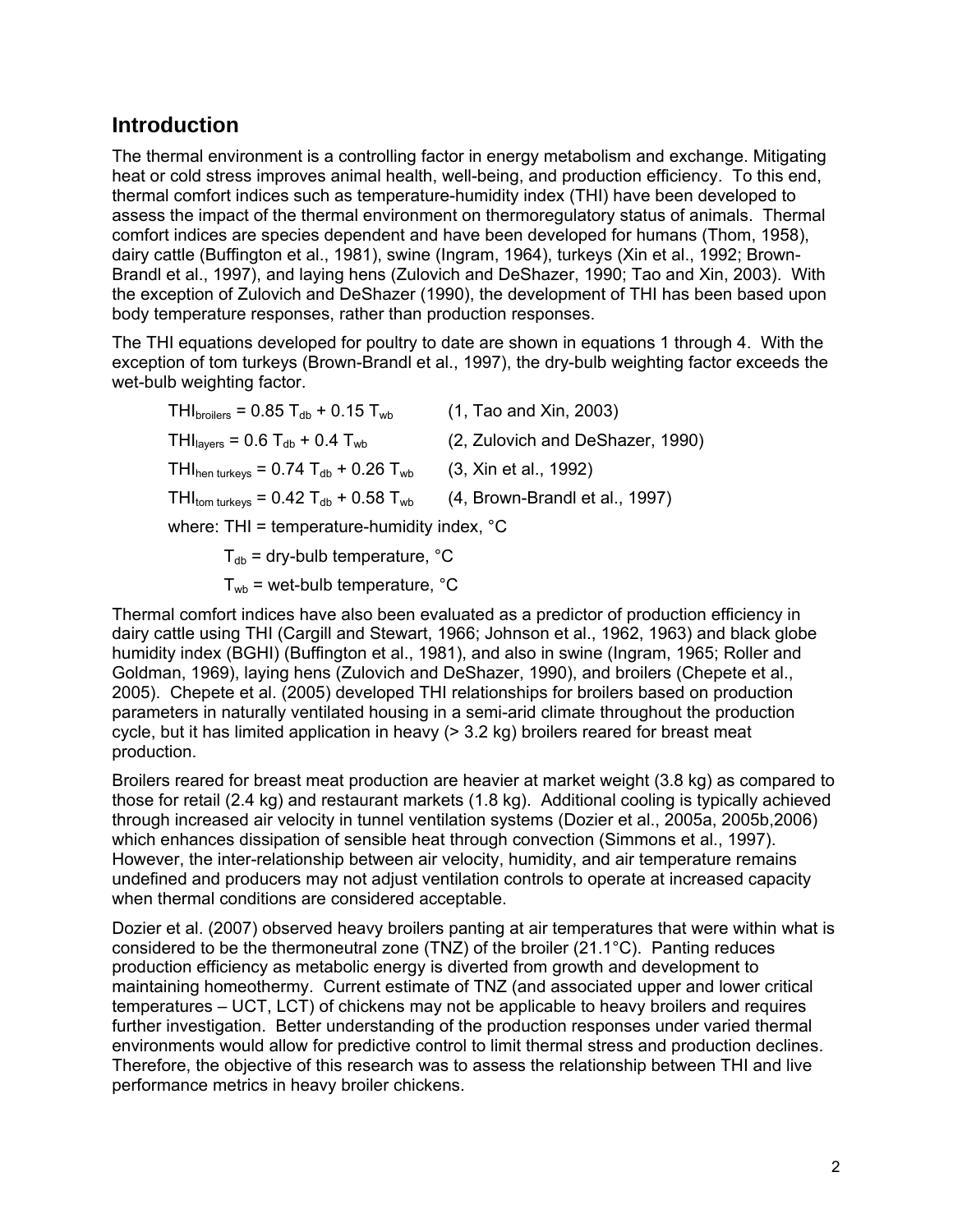## **Materials and Methods**

A series of four trials was conducted in environmental chambers, involving THI values ranging from 14.7°C to 26.3°C (table 1). The THI values resulted from a 3  $\times$  3 factorial arrangement of dry-bulb air temperature ( $T_{db}$ , 15°C, 21°C, and 27°C) and relative humidity (RH, 50%, 65%, and 80%). Fifty broiler chickens (25 males and 25 females, Ross × Ross 708) were placed in each of nine environmental chambers on the day of hatch. The broilers were reared under a common thermoneutral temperature program until day 42, at which point  $T_{db}$  was gradually increased or decreased to its final setpoint at day 49 and was held till day 63. RH was held constant at 50% until day 42, and was gradually adjusted with temperature until reaching the treatment setpoint at day 49. Body weight (BW) data were obtained on days 49 and 63; feed intake (FI) data were collected throughout the test period. Mortalities were weighed and recorded daily. Body weight gain (BWG) and feed conversion ratio (FCR) were calculated from measured parameters.

| <b>Treatment</b>                                         | l <sub>db</sub><br>®°C | RH<br>(%) | $\mathsf{T}_{\mathsf{wb}}$<br>'°C` | $\overline{\mathsf{THI}^\textsf{[a]}}$<br>'°C` |  |  |
|----------------------------------------------------------|------------------------|-----------|------------------------------------|------------------------------------------------|--|--|
|                                                          |                        |           |                                    |                                                |  |  |
| Α                                                        | 15.6                   | 50        | 10.2                               | 14.8                                           |  |  |
| B                                                        | 15.6                   | 65        | 11.9                               | 15.0                                           |  |  |
| C                                                        | 15.6                   | 80        | 13.6                               | 15.3                                           |  |  |
| D                                                        | 21.1                   | 50        | 14.7                               | 20.1                                           |  |  |
| E                                                        | 21.1                   | 65        | 16.8                               | 20.5                                           |  |  |
| F                                                        | 21.1                   | 80        | 18.7                               | 20.7                                           |  |  |
| G                                                        | 27.0                   | 50        | 19.3                               | 25.8                                           |  |  |
| Н                                                        | 27.0                   | 65        | 21.7                               | 26.2                                           |  |  |
|                                                          | 27.0                   | 80        | 24.0                               | 26.6                                           |  |  |
| $\overline{P} = 0.85 \times T_{db} + 0.15 \times T_{wb}$ |                        |           |                                    |                                                |  |  |

Table 1. Air temperature and relative humidity setpoints for live production trials.

Core body temperature (CBT) was measured in one trial using miniature temperature data loggers (DS1922L, Maxim, Sunnyvale, Cal.) with a published accuracy of 0.5°C and resolution of 0.0625°C. Loggers were calibrated in a waterbath; standard errors of calibration regressions were less than 0.001°C over the range of 35°C to 45°C. Loggers were placed at 59 days of age per the method described by Brown-Brandl et al. (2003), namely, a logger was placed behind the tongue in the mouth so that the bird could swallow it with ease. Three birds per treatment were instrumented for CBT measurement. Loggers typically moved into the gizzard within two hours, as assessed by changes in temperature when birds drank. Temperature was measured at 2 min intervals over the final 5 d of production. Loggers were recovered from the gizzard at the processing plant for data retrieval. All procedures were approved by the Animal Care and Use Committee at the USDA-ARS Mississippi State Location.

### *Statistical Analysis*

The THI developed for broilers (equation 1, Tao and Xin, 2003) was used for all comparisons. Given the differing genetics and body conformation of layers and turkeys, those THI values were not used for this analysis.

#### Live Performance

The following live performance parameters were analyzed to determine differences between treatments: mean BW, mean BWG, mean FI, and FCR. Data were analyzed using PROC MIXED in PC-SAS using temperature-humidity combinations as the main effect, with trial and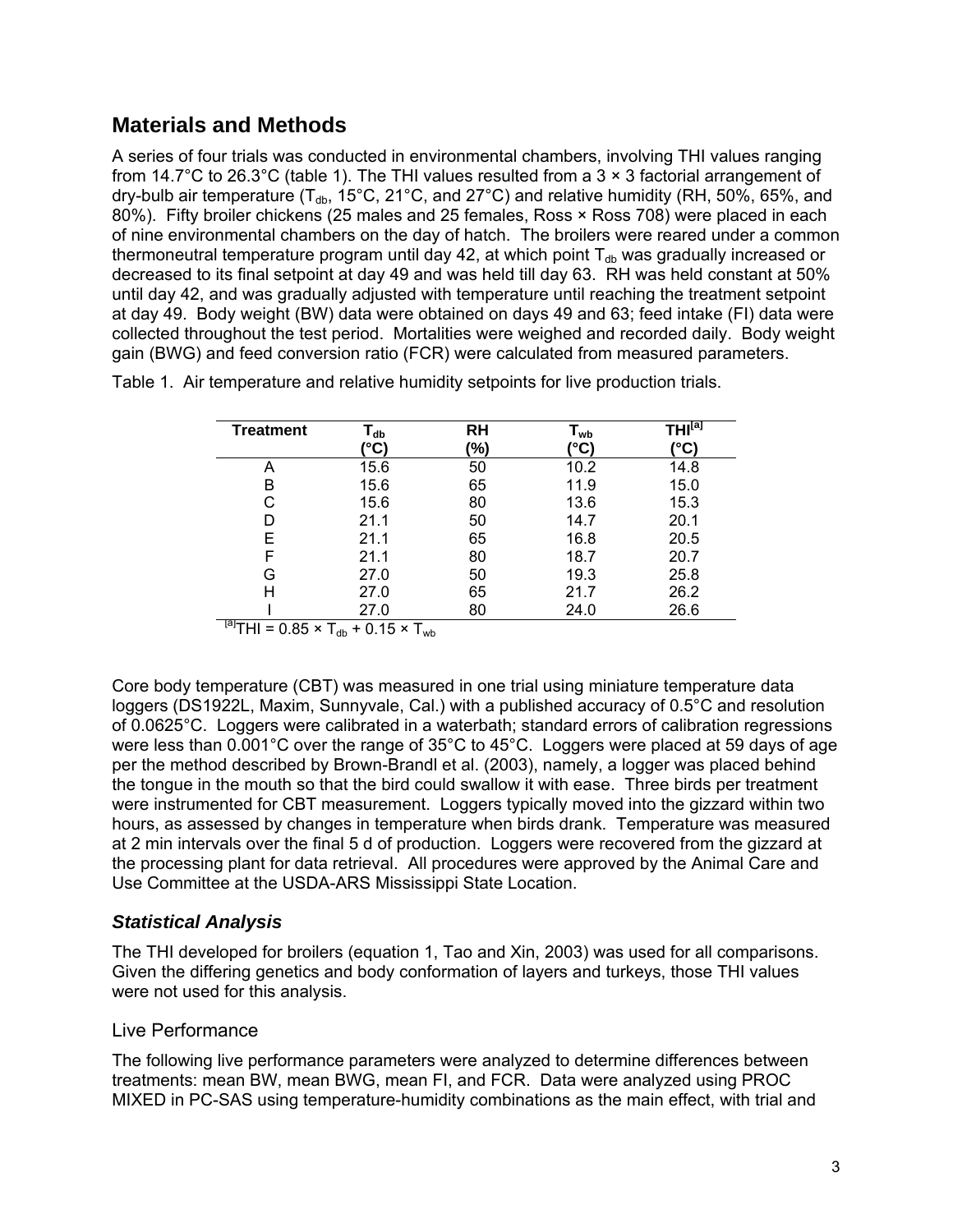trial × treatment as random effects. Least squares means were separated using Fisher's LSD (Ott and Longnecker, 2009) and significance was considered at  $P \le 0.05$ .

#### Core body temperature (CBT)

Four days (days 60-63) of CBT data were used for analysis. Hourly CBT was analyzed using a repeated measures analysis with PROC MIXED in PC-SAS, with hour as the repeated factor in this analysis. Means were separated using Fisher's LSD (Ott and Longnecker, 2009) and significance was considered at  $P \le 0.05$ .

#### Performance Prediction using THI

Regression analysis was used to determine the relationship between THI and live performance. SigmaPlot (v8.0, Systat Software, Inc., San Jose, CA) was used for the analysis.

## **Results and Discussion**

THI was found to have significant impact on production responses of the broilers. Specifically, BW, BWG, and FI all significantly decreased as THI increased (table 2), while FCR increased substantially as THI exceeded 20.7°C.

Table 2. Mean production response of broilers from 49 to 63 days. Table values represent least squares means with associated standard errors for body weight (BW), body weight gain (BWG), feed intake (FI), and feed conversion ratio (FCR) for the experimental period.

| <b>Treatment</b> | n              | <b>THI</b> | $BW^{[a]}$                   | <b>BWG</b>                 | FI                          | <b>FCR</b>                    |  |
|------------------|----------------|------------|------------------------------|----------------------------|-----------------------------|-------------------------------|--|
|                  |                | (°C)       | (g)                          | (g)                        | (g)                         | (g:g)                         |  |
| A                | 4              | 14.8       | 4517 ± 57 $^{ab}$            | 1078 ± 63 $a$              | 3109 ± 107 $a$              | $2.77 \pm 0.81$ °             |  |
| B                | 3              | 15.0       | $4474 \pm 61$ <sup>abc</sup> | 1032 ± 68 $a$              | $2942 \pm 68$ <sup>ab</sup> | $2.87 \pm 0.83$ °             |  |
| C                | $\overline{2}$ | 15.3       | 4547 ± 68 $a$                | 1060 ± 75 $^{a}$           | 3082 ± 129 $a$              | $2.76 \pm 0.95$ °             |  |
| D                | 3              | 20.1       | 4382 ± 61 $^{bcd}$           | $963 \pm 68$ <sup>ab</sup> | 2898 ± 115 $^{ab}$          | $3.07 \pm 0.83$ $^{\circ}$    |  |
| E                | $\overline{4}$ | 20.5       | 4305 ± 55 $^{\rm d}$         | $841 \pm 61^{b}$           | $2792 \pm 107$ <sup>b</sup> | $3.18 \pm 0.79$ $^{\circ}$    |  |
| F                | 3              | 20.7       | 4350 ± 57 $^{cd}$            | $929 \pm 63$ <sup>ab</sup> | $2827 \pm 107$ <sup>b</sup> | $2.99 \pm 0.75$ <sup>c</sup>  |  |
| G                | 3              | 25.8       | 4071 ± 61 $e$                | 584 ± 67 $\degree$         | 2367 ± 115 $\degree$        | $4.01 \pm 0.81$ bc            |  |
| H                | 4              | 26.2       | $3873 \pm 58$ <sup>f</sup>   | 337 ± 65 $^d$              | $2168 \pm 107$ °            | $6.00 \pm 0.77$ <sup>a</sup>  |  |
|                  | 4              | 26.6       | 4035 ± 60 $e$                | 475 ± 67 $\degree$         | 2322 ± 107 $\degree$        | $4.71 \pm 0.80$ <sup>ab</sup> |  |
| P-value          |                |            | < 0.0001                     | < 0.0001                   | < 0.0001                    | < 0.0001                      |  |

 $[a]$ Table values represent least squares means  $\pm$  standard error of the mean and were separated using Fisher's LSD. Means within a column with no common superscripts differ significantly ( $P \le 0.05$ ).

CBT significantly increased with THI (table 3), and differences between daily maximum and minimum means ranged from 1.1°C to 1.2°C. Equipment failure caused poor temperature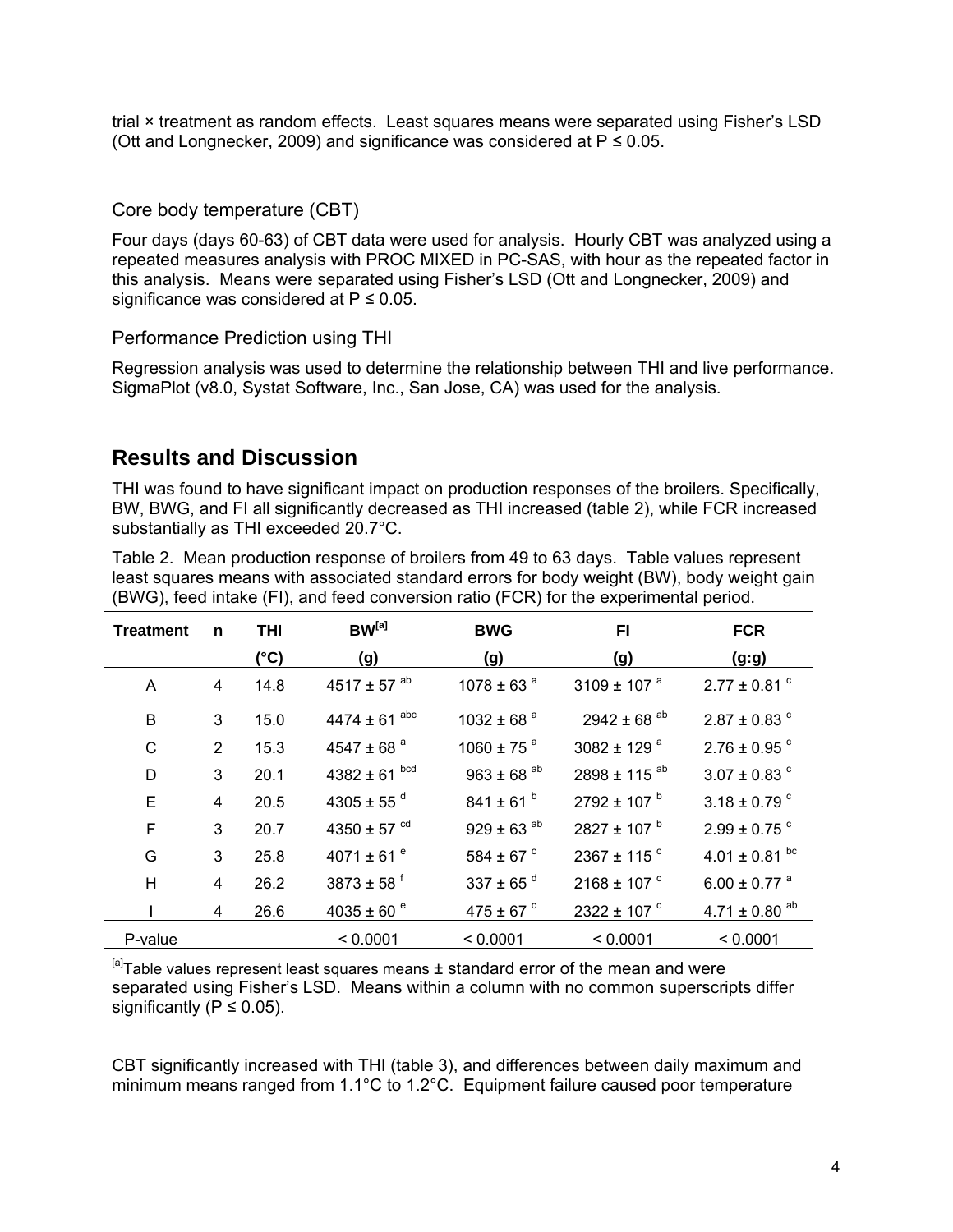control during the trial where CBT was measured, and as such, no CBT data are available for treatment C (THI =  $15.3^{\circ}$ C).

| Treatment <sup>[a]</sup> | <b>THI</b> | <b>BW</b> <sup>[b]</sup> | n | Day $60^{[c]}$           | Day 61                         | Day 62                   | Day 63                         |  |
|--------------------------|------------|--------------------------|---|--------------------------|--------------------------------|--------------------------|--------------------------------|--|
|                          | (°C)       | (g)                      |   | $(^{\circ}C)$            | (°C)                           | (°C)                     | (°C)                           |  |
| A                        | 14.8       | 4733                     | 3 | $41.39 \pm 0.04^e$       | $41.53 \pm 0.04$ <sup>9</sup>  | $41.51 \pm 0.04^e$       | $41.42 \pm 0.03$ <sup>t</sup>  |  |
| B                        | 15.0       | 4491                     | 2 | $41.68 \pm 0.04^{\circ}$ | $41.69 \pm 0.04$ <sup>f</sup>  | $41.71 \pm 0.05^{\circ}$ | $41.71 \pm 0.04^e$             |  |
| D                        | 20.1       | 4343                     | 2 | 42.16 ± $0.04^c$         | $42.13 \pm 0.04^d$             | $42.17 \pm 0.05^b$       | $42.15 \pm 0.04^c$             |  |
| Е                        | 20.5       | 4239                     | 3 | $41.75 \pm 0.04^{\circ}$ | $41.85 \pm 0.04^e$             | $41.85 \pm 0.04^c$       | 41.74 $\pm$ 0.03 <sup>de</sup> |  |
| F                        | 20.8       | 4404                     | 3 | $41.78 \pm 0.04^{\circ}$ | $41.78 \pm 0.04$ <sup>ef</sup> | $41.87 \pm 0.04^{\circ}$ | 41.81 ± $0.03^d$               |  |
| G                        | 25.9       | 3992                     | 3 | $42.63 \pm 0.04^a$       | $42.70 \pm 0.04^a$             | $42.63 \pm 0.04^a$       | $42.40 \pm 0.03^b$             |  |
| н                        | 26.3       | 3976                     | 3 | $42.41 \pm 0.04^b$       | $42.52 \pm 0.04^b$             | $42.56 \pm 0.05^{\circ}$ | $42.52 \pm 0.04^a$             |  |
|                          | 26.6       | 4007                     | 3 | 42.31 ± $0.04^b$         | 42.40 ± $0.04^{\circ}$         | $42.27 \pm 0.04^b$       | $42.19 \pm 0.03^{\circ}$       |  |
| P-value                  |            |                          |   | < 0.0001                 | < 0.0001                       | < 0.0001                 | < 0.0001                       |  |

Table 3. Daily mean body temperatures for each THI treatment. Values represent least squares means body temperatures of *n* samples.

<sup>[a]</sup>Equipment failure during this trial resulted in loss of temperature control for treatment C, and these data were excluded from this analysis.

<sup>[b]</sup>Three birds per treatment were instrumented with temperature loggers. Logger failure in two birds reduced the number of birds included in this analysis for treatments B and D.

 $\mathbb{F}$ Table values represent least squares means  $\pm$  standard error of the mean and were separated using Fisher's LSD. Means within a column with no common superscripts differ significantly ( $P \le 0.05$ )

Regression analysis showed that generally, quadratic relationships existed between THI and live performance parameters. As seen in figures 1 through 4, significant variation existed in live performance within treatments and across trials. Regression results are shown in table 4. Correlation coefficients ( $R^2$ ) exceed 0.75 for BW, BWG, and FI; the variation in live performance as THI > 20.8°C reduced  $R^2$  to 0.569, indicating the need for more data to improve the model. Accuracy of prediction, as assessed with the standard error of the regression, also shows that additional data are necessary to reduce error, especially for THI > 20.8°C





Figure 1. Final body weight at 63 d. Figure 2. Feed intake over experimental period.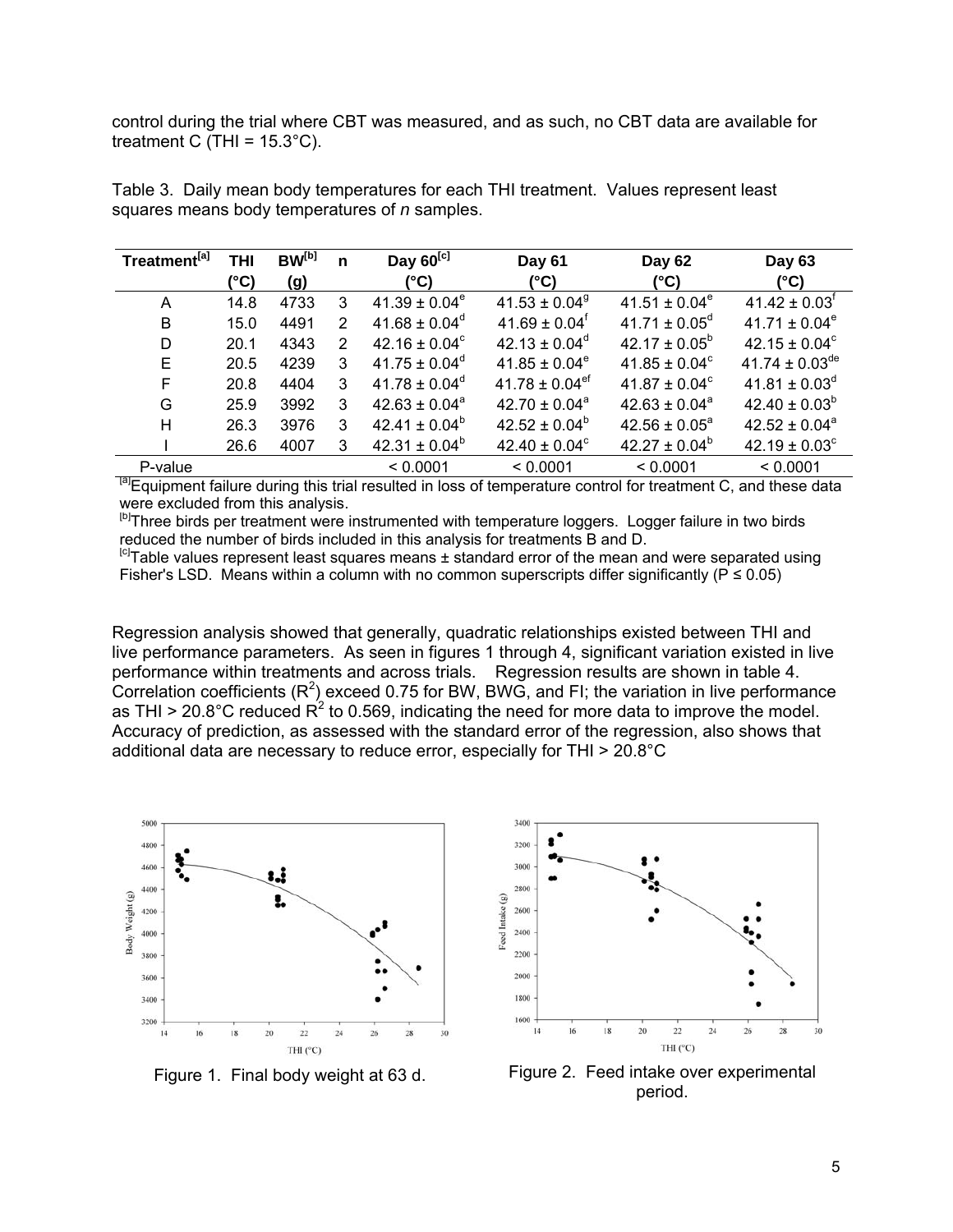

period.

experimental period.

Table 4. Results of regression analysis depicting relations between THI and live performance parameters of heavy broilers (BW = body weight, BWG = BW gain, FI = feed intake, FCR = feed conversion ratio).

| <b>Parameter</b> | THI      |         | THI <sup>2</sup> |         | <b>Intercept</b> |          | <b>SER</b> | $R^2$   |
|------------------|----------|---------|------------------|---------|------------------|----------|------------|---------|
|                  | Estimate | P-value | Estimate         | P-value | Estimate         | P-value  | Estimate   | P-value |
| <b>BW</b>        | 156.1    | 0.0480  | $-5.44$          | 0.0051  | 3509             | < 0.0001 | 167.8      | 0.824   |
| <b>BWG</b>       | 143.3    | 0.0158  | $-4.87$          | 0.0010  |                  |          | 124.0      | 0.860   |
| FI               |          |         | $-50.2$          | 0.0306  | 2189             | 0.0267   | 206.1      | 0.768   |
| <b>FCR</b>       |          |         | 0.02             | 0.0459  |                  |          | 0.89       | 0.569   |

The production declines observed in this study illustrate the need to re-evaluate critical temperatures for broiler chickens to more accurately define their TNZ. As noted previously, Dozier et al. (2007) observed heavy broiler chickens panting at 21.1°C; improved definition of critical temperatures will allow for specification of improved control algorithms to maintain thermal comfort and production efficiency. Figures 1 through 4 suggest that a critical THI exists between 20°C and 26°C where additional efforts to cool the birds through air velocity or evaporative cooling are necessary to prevent thermal stress and maintain productivity. Given the observations by Dozier et al. (2007), pre-emptive cooling measures such as tunnel ventilation at night (Dozier et al., 2006) at lower THI may offset negative effects of elevated THI during the day. Continued activation of cooling based on longer-term average conditions, rather than current conditions, have been used to automate this approach but without use of TIV (time integrated variable) control to date (Timmons et al., 1995).

Xin et al. (2001) found no differences in total specific heat production for body weights above 2.3 kg up to 3 kg; however latent heat production was decreased, necessarily resulting in increased sensible heat production. Given the increased sensible heat production and that poultry are most affected by sensible rather than latent heat loss, heavy broilers produced from modern genetic strains will require lower air temperatures to optimize production efficiency. Broilers are most dependent upon sensible heat loss to maintain homeothermy, and this can be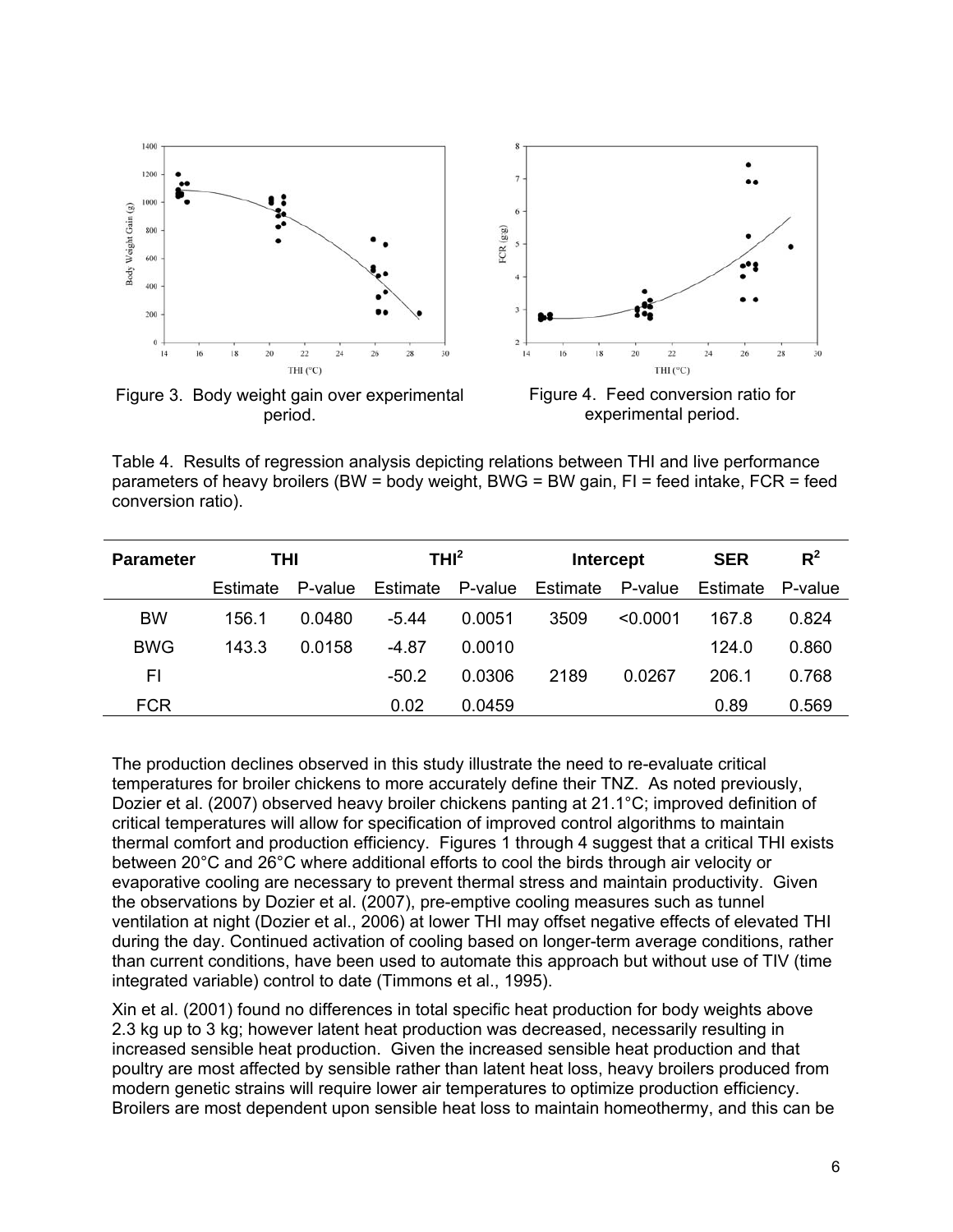increased via air movement. Tao and Xin (2003) developed a temperature-humidity-velocity index (THVI) to describe the effects of those parameters on CBT of broilers under acute heat stress. The benefits of increased air velocity in broiler production have been well documented (Lott et al., 1998; Simmons et al., 2003; Dozier et al., 2005a, 2005b), but these studies only addressed the effects of air velocity within the context of air temperature, neglecting the effects of humidity, which should be incorporated for greater utility in managing the house environment. However, the interrelationship between air velocity, temperature, and humidity on production efficiency has not been defined.

Gates et al. (1995) developed a model to predict THI inside a broiler house, using the THI developed for layers by Zulovich and Deshazer (1990). Further, Timmons (1986) and Timmons and Gates (1988) illustrated the utility of predictive models in assessing the effects of different environmental conditions on productivity and profitability in poultry production. These models could also be updated to include current management practices and used to advise growers of the production implications of different management strategies.

# **Conclusion**

As THI exceeds 20.8°C, heavy broilers show reduced performance and increased variability in performance metrics. Core body temperature of the birds rose significantly as THI increased. The observed reduction in performance and rise in body temperature illustrate the importance of air velocity and evaporative cooling for maintaining thermal comfort and production efficiency. The data suggest that a critical THI exists between 20°C and 26°C where additional cooling is necessary to prevent performance declines.

The variability observed in the data indicates the need for additional studies at different THI levels to improve prediction accuracy. However, the trends observed in the data show that THI has potential for implementation as a control parameter. With the near-universal adoption of microprocessor-based controls in modern broiler housing and adoption of robust relative humidity sensors over the past decade, using THI as a control parameter may allow poultry producers to effectively manage ventilation and cooling systems to maintain productivity, similar to the Livestock Weather Safety Index which warns cattle producers of weather conditions which may precipitate heat stress (NWSCR, 1976).

### *Acknowledgements*

The authors would like to acknowledge the efforts of the USDA-ARS Poultry Research support personnel in conducting this research.

# **References**

- Brown-Brandl, T.M., M.M. Beck, D.D. Schulte, A.M. Parkhurst, and J.A. DeShazer. 1997. Temperature humidity index for growing tom turkeys. Trans. ASAE 40(1):203-209.
- Brown-Brandl, T.M., T. Yanagi, Jr., H. Xin, R.S. Gates, R.A. Bucklin, and G.S. Ross. 2003. A new telemetry system for measuring core body temperature in livestock and poultry. *Appl. Eng. Agr*. 19(5):583-589.
- Buffington, D. E., A. Collazo-Arocho, G. H. Canton and D. Pitt. 1981. Black globe index (BGHI) as comfort equation for dairy cows. *Trans. ASAE* 24(3):711-714.
- Cargill, B. F. and R. E. Stewart. 1966. Effect of humidity on total heat and total vapor dissipation of Holstein cows. *Trans. ASAE* 9(5):702-706, 712.
- Chepete, H.J., E. Chimbombi, and R. Tsheko. 2005. Production performance and temperaturehumidity index of Cobb 500 broilers reared in open-sided naturally ventilated houses in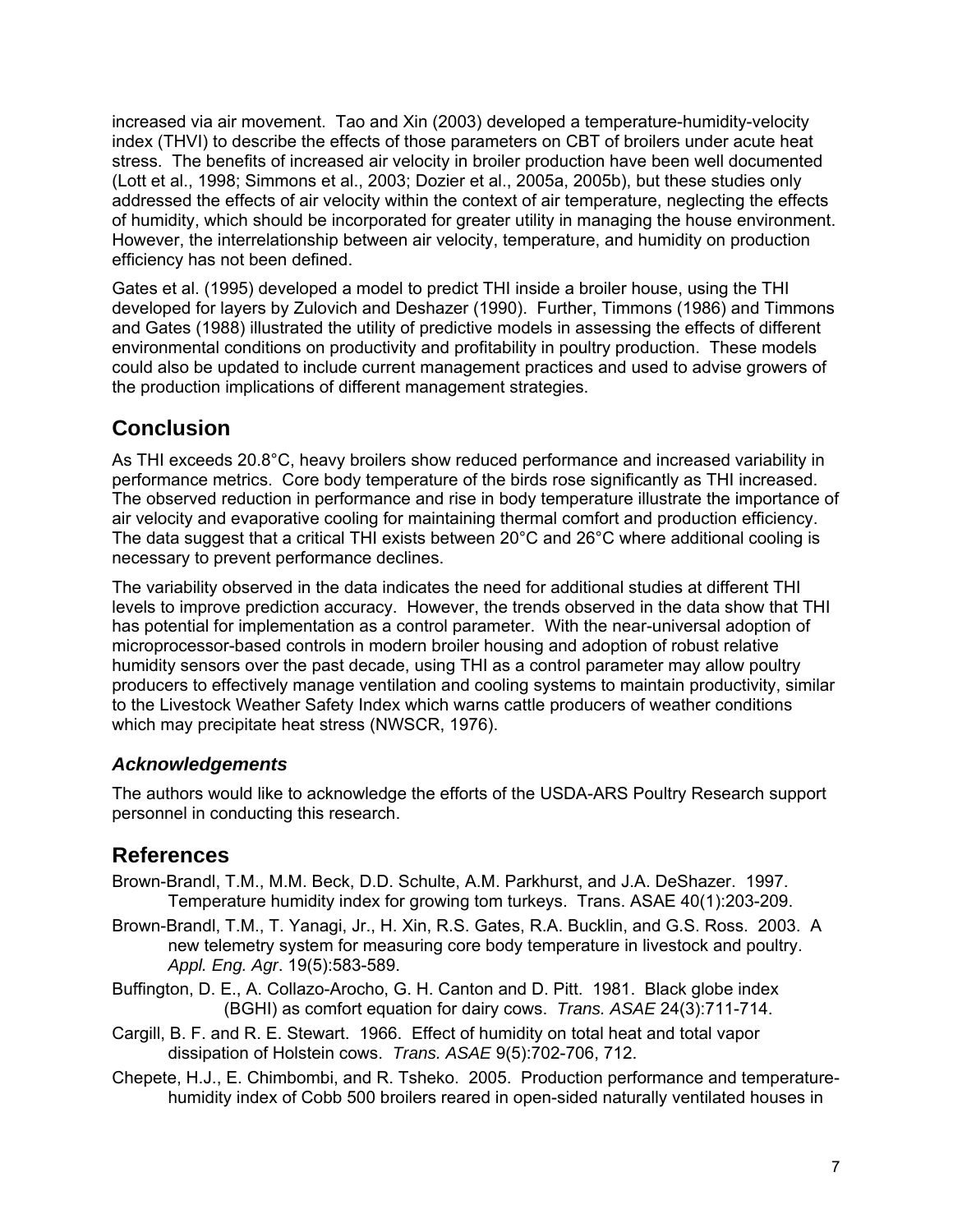Botswana. In *Livestock Environment VII: Proceedings of the Seventh International Symposium*, 524-535. St. Joseph, Mich.: ASABE.

- Dozier III, W.A., B.D. Lott, and S.L. Branton. 2005a. Growth responses of male broilers subjected to increasing air velocities at high ambient temperatures and a high dew point. *Poult. Sci.* 84:962-966.
- Dozier III, W.A., B.D. Lott, and S.L. 2005b. Live performance of male broilers subjected to constant or increasing air velocities at moderate temperatures with a high dew point. *Poult. Sci.* 84:1328-1331.
- Dozier, W. A., III, J. L. Purswell, and S. L. Branton. 2006. Growth responses of male broilers subjected to high air velocity at 12 or 24 hours from 37 to 51 days of age. *J. Appl. Poult. Res.* 15:362-366.
- Dozier, W. A., III, J. Purswell, M. T. Kidd, A. Corzo, and S. L. Branton. 2007. Apparent metabolizable energy needs of broilers from 2.0 to 4.0 kg as influenced by ambient temperature. *J. Appl. Poult. Res.* 16:206-218.
- Gates, R. S., H. Zhang, D. G. Colliver and D. G. Overhults. 1995. Regional variation in temperature humidity index for poultry housing. *Trans. ASAE* 38(1):197-205.
- Ingram, D. L. 1964. The effect of environmental temperature on body temperature, respiratory frequency, and pulse rate in the young pig. *Res. Vet. Sci.* 5(3):348-356.
- Johnson, H. D., A. C. Ragsdale, I. L. Berry and M. D. Shanklin. 1962. Effect of various temperature-humidity combinations on milk production of Holstein cattle. Missouri Agricultural Experiment Station Research Bulletin No. 791.
- Johnson, H. D., A. C. Ragsdale, I. L. Berry and M. D. Shanklin. 1963. Temperature-humidity effects including influence of acclimation in feed and water consumption of Holstein cattle. Missouri Agricultural Experiment Station Research Bulletin No. 846.
- Lott, B.D., J.D. Simmons, and J.D. May. 1998. Air velocity and high temperature effects on broiler performance. *Poult. Sci.* 77:391-393.
- NWSCR. 1976. Operations Manual Letter C-31-76. National Weather Service, Central Region. Washington, D.C.: NOAA.
- Ott, R.L. and M.T. Longnecker. 2009. *An Introduction to Statistical Methods and Data Analysis*. Belmont, Cal.: Duxbury.
- Roller, W. L. and R. F. Goldman. 1969. Response of swine to acute heat exposure. *Trans. ASAE* 12:164-169.
- Simmons, J.D., B.D. Lott, and J.D. May. 1997. Heat loss from broiler chickens subjected to various air speeds and ambient temperatures. *Appl. Eng. Agr.* 13(5):665-669.
- Simmons, J. D., B. D. Lott, and D. M. Miles. 2003. The effects of high-air velocity on broiler performance. *Poult. Sci.* 82:232-234.
- Tao, X. and H. Xin. 2003. Acute synergistic effects of air temperature, humidity, and velocity on homeostasis of market–size broilers. *Trans. ASAE* 46(2): 491-497.
- Thom, E. C. 1958. Measuring the need for air conditioning. *Air Cond., Heating and Vent.* 53(8):68-70.
- Timmons, M. B. 1986. Modeling the interaction between broiler performance and building environment. *Poultry Sci.* 65:1244-1256.
- Timmons, M. B., and R. S. Gates. 1988. Economic optimization of broiler production. *Trans. ASAE* 29(5):1373-1379.